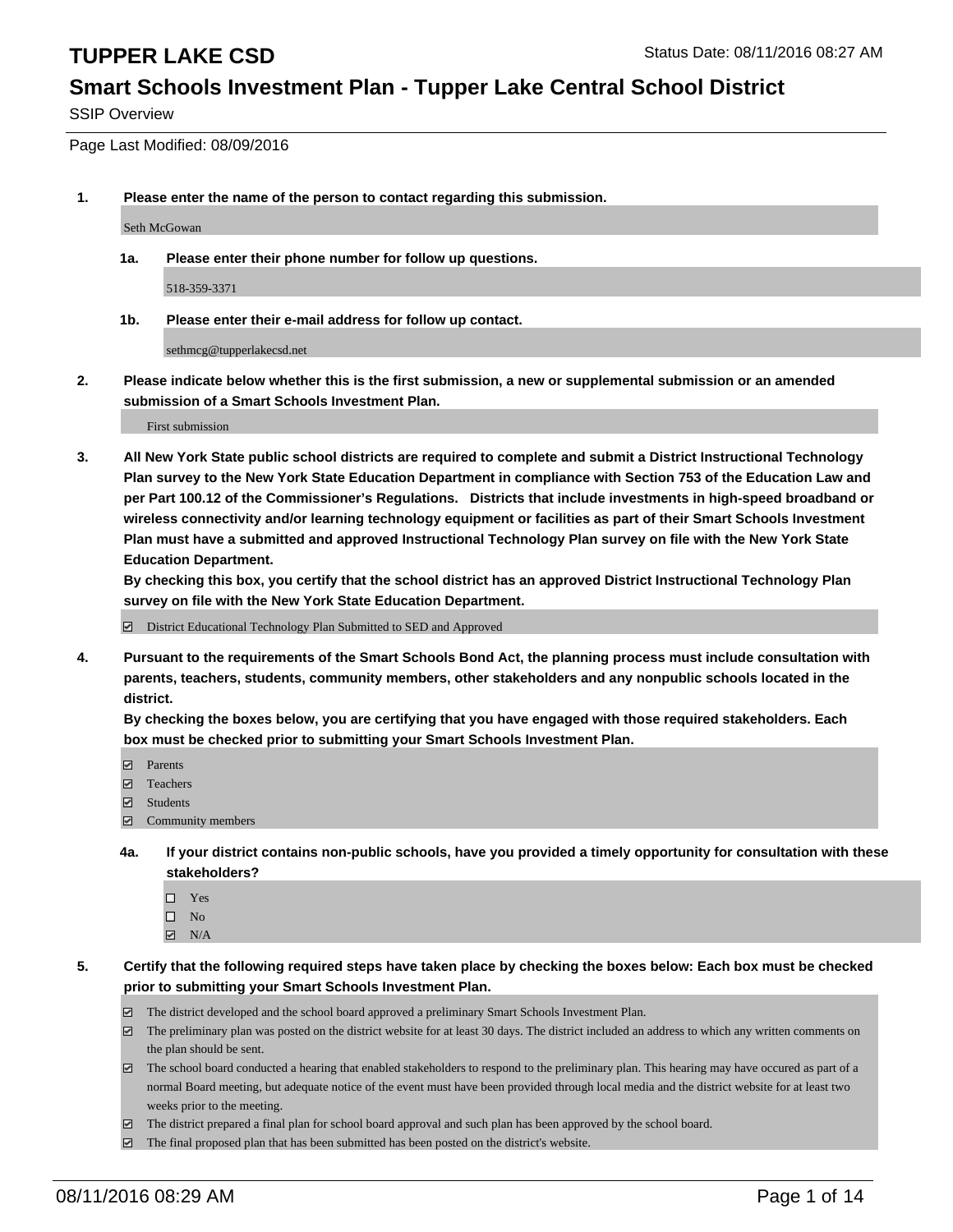#### **Smart Schools Investment Plan - Tupper Lake Central School District**

SSIP Overview

Page Last Modified: 08/09/2016

**5a. Please upload the proposed Smart Schools Investment Plan (SSIP) that was posted on the district's website. Note that this should be different than your recently submitted Educational Technology Survey. The Final SSIP, as approved by the School Board, should also be posted on the website and remain there during the course of the projects contained therein.**

3.1 SmartSchoolsInvestmentPlan.pdf

**6. Please enter an estimate of the total number of students and staff that will benefit from this Smart Schools Investment Plan based on the cumulative projects submitted to date.**

1,000

**7. An LEA/School District may partner with one or more other LEA/School Districts to form a consortium to pool Smart Schools Bond Act funds for a project that meets all other Smart School Bond Act requirements. Each school district participating in the consortium will need to file an approved Smart Schools Investment Plan for the project and submit a signed Memorandum of Understanding that sets forth the details of the consortium including the roles of each respective district.**

 $\Box$  The district plans to participate in a consortium to partner with other school district(s) to implement a Smart Schools project.

#### **8. Please enter the name and 6-digit SED Code for each LEA/School District participating in the Consortium.**

| <b>Partner LEA/District</b> | <b>ISED BEDS Code</b> |
|-----------------------------|-----------------------|
| (No Response)               | (No Response)         |

**9. Please upload a signed Memorandum of Understanding with all of the participating Consortium partners.**

(No Response)

**10. Your district's Smart Schools Bond Act Allocation is:**

\$799,842

**11. Enter the budget sub-allocations by category that you are submitting for approval at this time. If you are not budgeting SSBA funds for a category, please enter 0 (zero.) If the value entered is \$0, you will not be required to complete that survey question.**

|                                       | Sub-        |
|---------------------------------------|-------------|
|                                       | Allocations |
| <b>School Connectivity</b>            | 602,000     |
| Connectivity Projects for Communities | 0           |
| Classroom Technology                  | O           |
| Pre-Kindergarten Classrooms           |             |
| Replace Transportable Classrooms      |             |
| High-Tech Security Features           |             |
| <b>Totals:</b>                        | 602,000.00  |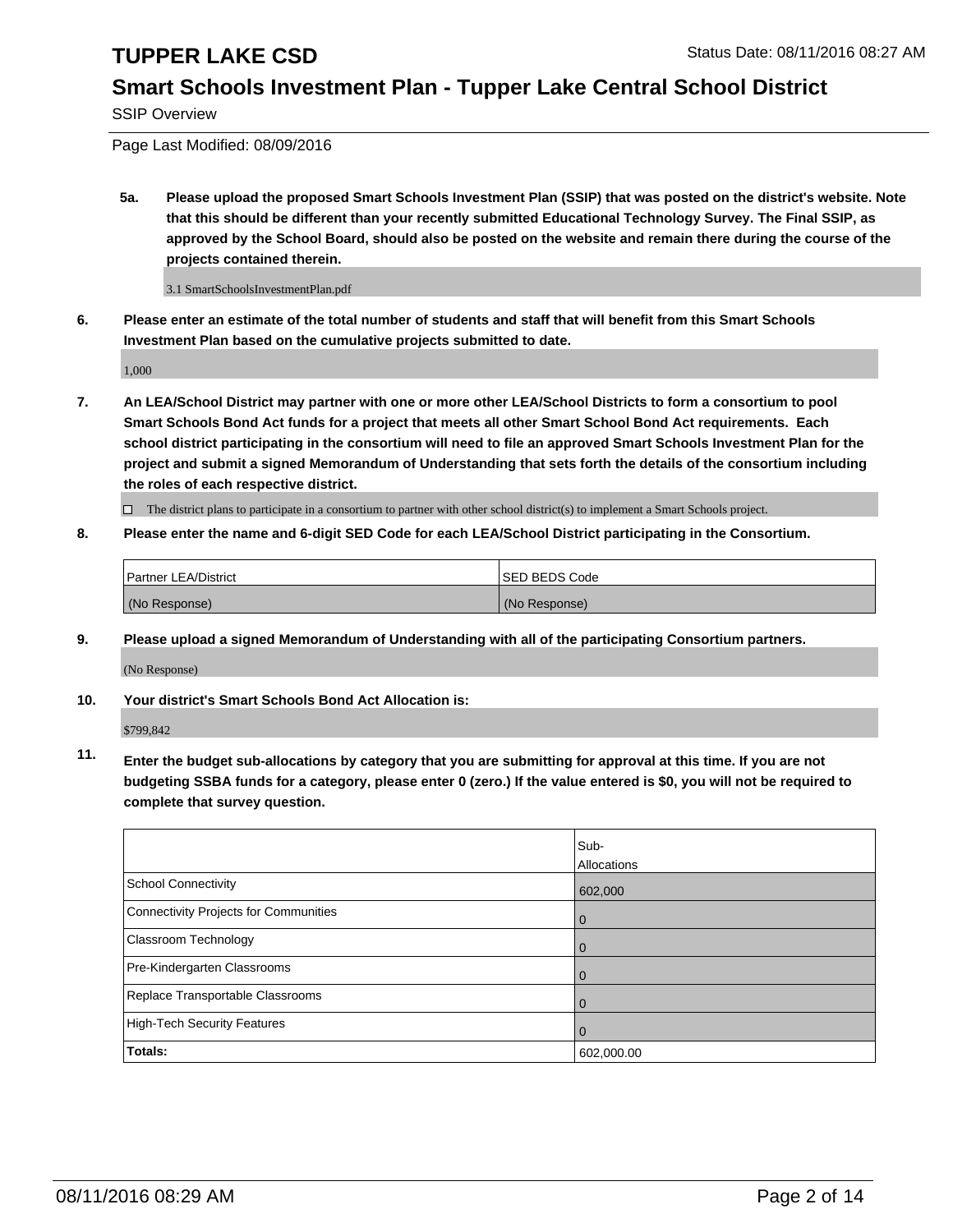#### **Smart Schools Investment Plan - Tupper Lake Central School District**

School Connectivity

Page Last Modified: 08/09/2016

- **1. In order for students and faculty to receive the maximum benefit from the technology made available under the Smart Schools Bond Act, their school buildings must possess sufficient connectivity infrastructure to ensure that devices can be used during the school day. Smart Schools Investment Plans must demonstrate that:**
	- **sufficient infrastructure that meets the Federal Communications Commission's 100 Mbps per 1,000 students standard currently exists in the buildings where new devices will be deployed, or**
	- **is a planned use of a portion of Smart Schools Bond Act funds, or**
	- **is under development through another funding source.**

**Smart Schools Bond Act funds used for technology infrastructure or classroom technology investments must increase the number of school buildings that meet or exceed the minimum speed standard of 100 Mbps per 1,000 students and staff within 12 months. This standard may be met on either a contracted 24/7 firm service or a "burstable" capability. If the standard is met under the burstable criteria, it must be:**

**1. Specifically codified in a service contract with a provider, and**

**2. Guaranteed to be available to all students and devices as needed, particularly during periods of high demand, such as computer-based testing (CBT) periods.**

#### **Please describe how your district already meets or is planning to meet this standard within 12 months of plan submission.**

All schools within the Tupper Lake Central School District already meet the standard for sufficient infrastructure that meets the Federal Communications Commission's 100 Mbps per 1,000 students standard currently exists in the buildings where new wired devices will be deployed. The infrastructure upgrades planned (POE switches and wireless access points) will permit all schools within the Tupper Lake Central School District to meet the standard for wireless connections as well.

- **1a. If a district believes that it will be impossible to meet this standard within 12 months, it may apply for a waiver of this requirement, as described on the Smart Schools website. The waiver must be filed and approved by SED prior to submitting this survey.**
	- $\Box$  By checking this box, you are certifying that the school district has an approved waiver of this requirement on file with the New York State Education Department.

#### **2. Connectivity Speed Calculator (Required)**

|                         | Number of<br>Students | Multiply by<br>100 Kbps | Divide by 1000 Current Speed<br>lto Convert to<br>l Reauired<br>Speed in Mb | lin Mb | Expected<br>Speed to be<br>Attained Within   Required<br>12 Months | Expected Date<br>lWhen<br>Speed Will be<br><b>Met</b> |
|-------------------------|-----------------------|-------------------------|-----------------------------------------------------------------------------|--------|--------------------------------------------------------------------|-------------------------------------------------------|
| <b>Calculated Speed</b> | 873                   | 87.300                  | 87.3                                                                        | 1024   | 1024                                                               | currently meet                                        |

#### **3. Describe how you intend to use Smart Schools Bond Act funds for high-speed broadband and/or wireless connectivity projects in school buildings.**

These Smart Schools Bond Act funds will support the installation 130 high speed wireless access points and the infrastructure to support the implementation of 360 wired and 280 wireless devices throughout the Tupper Lake Central School District.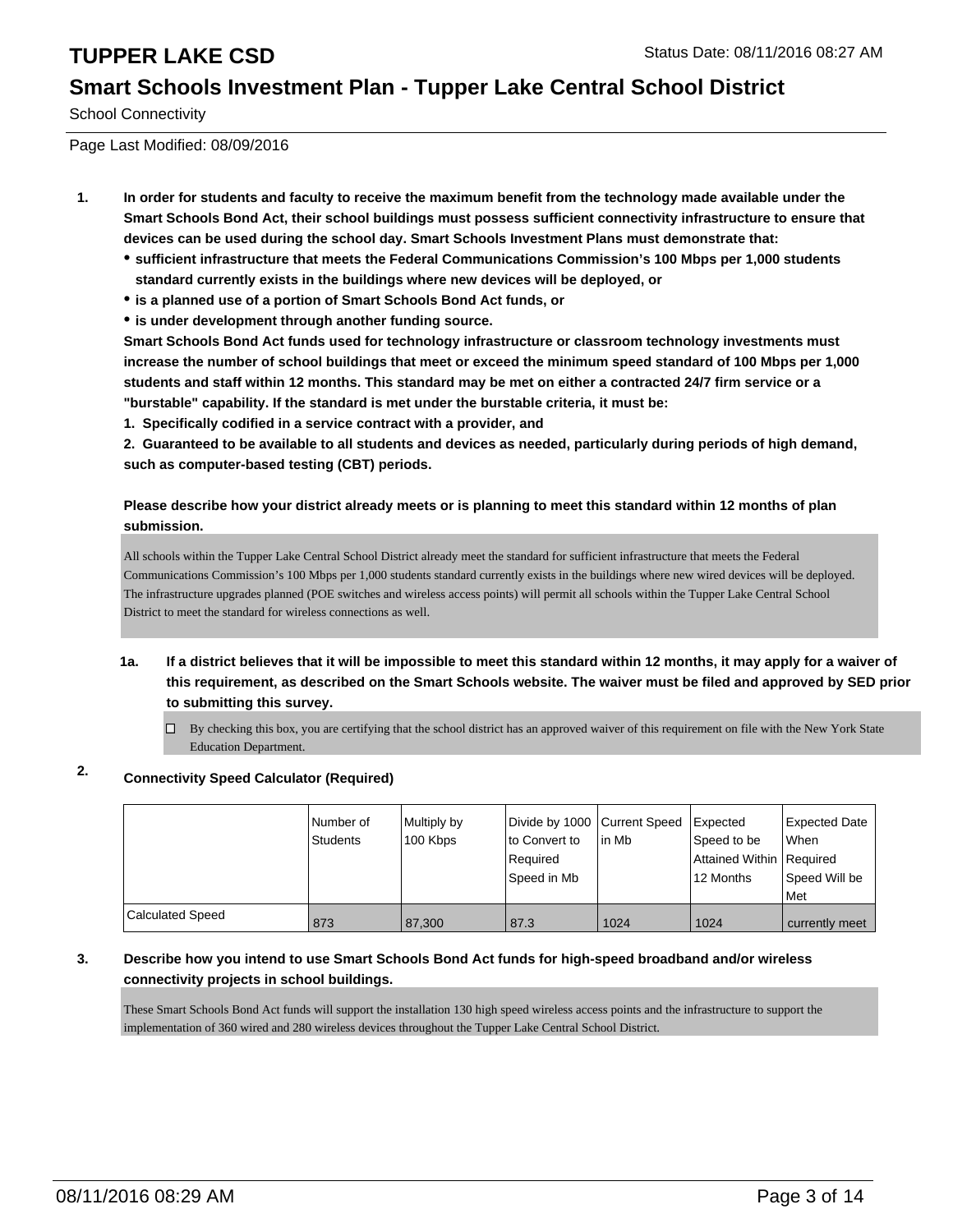#### **Smart Schools Investment Plan - Tupper Lake Central School District**

School Connectivity

Page Last Modified: 08/09/2016

**4. Describe the linkage between the district's District Instructional Technology Plan and the proposed projects. (There should be a link between your response to this question and your response to Question 1 in Part E. Curriculum and Instruction "What are the district's plans to use digital connectivity and technology to improve teaching and learning?)**

The Tupper Lake Central School District has recently launched a significant technology initiative intended to provide authentic uses of technology by students and teachers. The hardware to support the initiative was made through an installment purchase with NERIC, and refreshes the District's end user technology every three years. The linkage in this Smart Schools Bond Act application is providing the high speed wireless access to support the technology requirements of the wired and wireless devices in order to realize the goals of the plan's initiative.

The district is currently using Google Apps for Education (Google Docs, Google Classroom, Gmail, etc) in order to drive our instruction forward. This shift is allowing our students and staff to share information and be connected both inside and outside of the classroom. In addition, the district utilizes the district website, library websites and databases, and teacher websites in order to provide quality research and instruction tools for students. Our staff uses a variety of online resources to allow students to investigate, curate, and present information to demonstrate learning.

**5. If the district wishes to have students and staff access the Internet from wireless devices within the school building, or in close proximity to it, it must first ensure that it has a robust Wi-Fi network in place that has sufficient bandwidth to meet user demand.**

**Please describe how you have quantified this demand and how you plan to meet this demand.**

We will be wiring each classroom with wireless access for up to 30 students. We intend to transition to wireless network equipment and BYOD for our students.

**6. As indicated on Page 5 of the guidance, the Office of Facilities Planning will have to conduct a preliminary review of all capital projects, including connectivity projects.**

| <b>Project Number</b> |  |
|-----------------------|--|
| 160101067999003       |  |
|                       |  |

**7. Certain high-tech security and connectivity infrastructure projects may be eligible for an expedited review process as determined by the Office of Facilities Planning.**

**Was your project deemed eligible for streamlined review?**

Yes

**7a. Districts that choose the Streamlined Review Process will be required to certify that they have reviewed all installations with their licensed architect or engineer of record and provide that person's name and license number. The licensed professional must review the products and proposed method of installation prior to implementation and review the work during and after completion in order to affirm that the work was codecompliant, if requested.**

 $\Box$  I certify that I have reviewed all installations with a licensed architect or engineer of record.

**8. Include the name and license number of the architect or engineer of record.**

| <b>Name</b>         | License Number |
|---------------------|----------------|
| <b>Eric Sheffer</b> | 81621          |
| Matt Monaghan       | 29199          |

**9. If you are submitting an allocation for School Connectivity complete this table. Note that the calculated Total at the bottom of the table must equal the Total allocation for this category that you entered in the SSIP Overview overall budget.**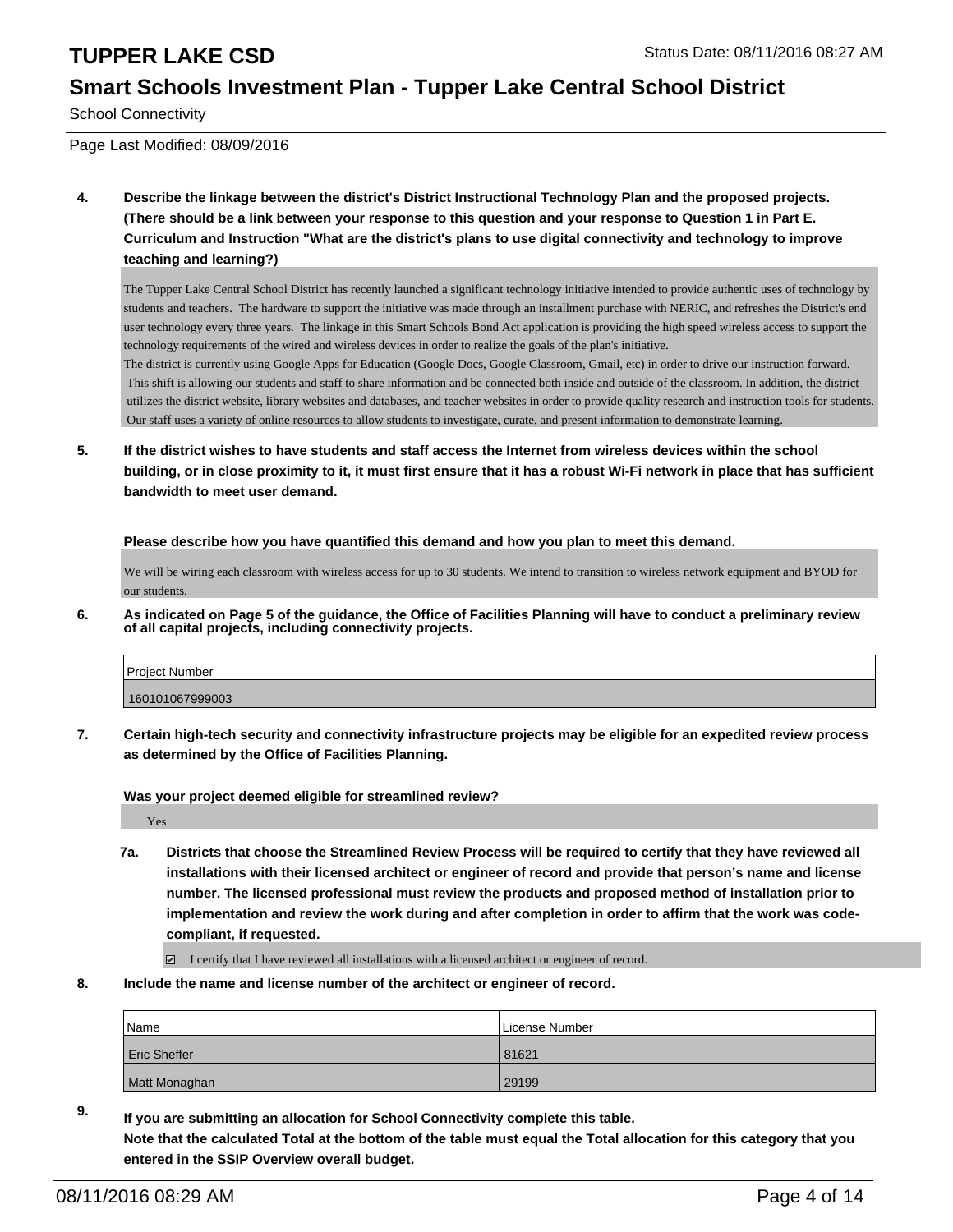## **Smart Schools Investment Plan - Tupper Lake Central School District**

School Connectivity

Page Last Modified: 08/09/2016

|                                            | Sub-          |
|--------------------------------------------|---------------|
|                                            | Allocation    |
| Network/Access Costs                       | 511,000       |
| <b>Outside Plant Costs</b>                 | (No Response) |
| School Internal Connections and Components | 91,000        |
| Professional Services                      | (No Response) |
| Testing                                    | (No Response) |
| <b>Other Upfront Costs</b>                 | (No Response) |
| <b>Other Costs</b>                         | (No Response) |
| Totals:                                    | 602,000.00    |

| Select the allowable expenditure<br>type.<br>Repeat to add another item under<br>each type. | Item to be purchased  | Quantity | Cost per Item | <b>Total Cost</b> |
|---------------------------------------------------------------------------------------------|-----------------------|----------|---------------|-------------------|
| Network/Access Costs                                                                        | <b>UPS</b>            |          | 3,000         | 21,000            |
| Network/Access Costs                                                                        | <b>Switches</b>       | 23       | 10,000        | 230,000           |
| Network/Access Costs                                                                        | Network Access Points | 130      | 2,000         | 260,000           |
| <b>Connections/Components</b>                                                               | Cabling               | 130      | 700           | 91,000            |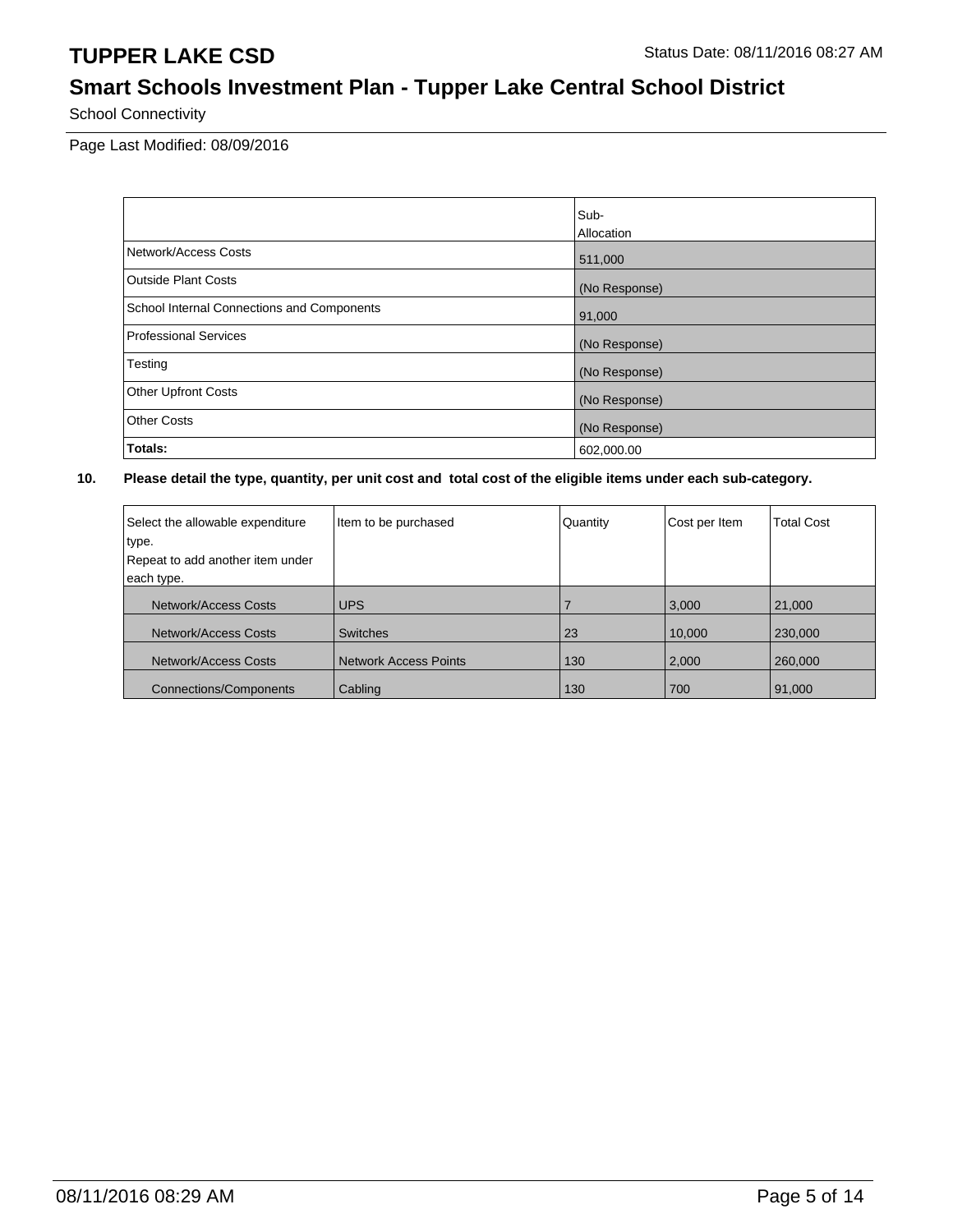#### **Smart Schools Investment Plan - Tupper Lake Central School District**

Community Connectivity (Broadband and Wireless)

Page Last Modified: 08/09/2016

**1. Describe how you intend to use Smart Schools Bond Act funds for high-speed broadband and/or wireless connectivity projects in the community.**

(No Response)

**2. Please describe how the proposed project(s) will promote student achievement and increase student and/or staff access to the Internet in a manner that enhances student learning and/or instruction outside of the school day and/or school building.**

(No Response)

**3. Community connectivity projects must comply with all the necessary local building codes and regulations (building and related permits are not required prior to plan submission).**

 $\Box$  I certify that we will comply with all the necessary local building codes and regulations.

**4. Please describe the physical location of the proposed investment.**

(No Response)

**5. Please provide the initial list of partners participating in the Community Connectivity Broadband Project, along with their Federal Tax Identification (Employer Identification) number.**

| Project Partners | <b>IFederal ID#</b> |
|------------------|---------------------|
| (No Response)    | (No Response)       |

**6. If you are submitting an allocation for Community Connectivity, complete this table. Note that the calculated Total at the bottom of the table must equal the Total allocation for this category that you**

**entered in the SSIP Overview overall budget.**

|                             | Sub-Allocation |
|-----------------------------|----------------|
| Network/Access Costs        | (No Response)  |
| <b>Outside Plant Costs</b>  | (No Response)  |
| Tower Costs                 | (No Response)  |
| Customer Premises Equipment | (No Response)  |
| Professional Services       | (No Response)  |
| Testing                     | (No Response)  |
| <b>Other Upfront Costs</b>  | (No Response)  |
| Other Costs                 | (No Response)  |
| Totals:                     |                |

| Select the allowable expenditure | Item to be purchased | Quantity      | Cost per Item | <b>Total Cost</b> |
|----------------------------------|----------------------|---------------|---------------|-------------------|
| type.                            |                      |               |               |                   |
| Repeat to add another item under |                      |               |               |                   |
| each type.                       |                      |               |               |                   |
| (No Response)                    | (No Response)        | (No Response) | (No Response) | (No Response)     |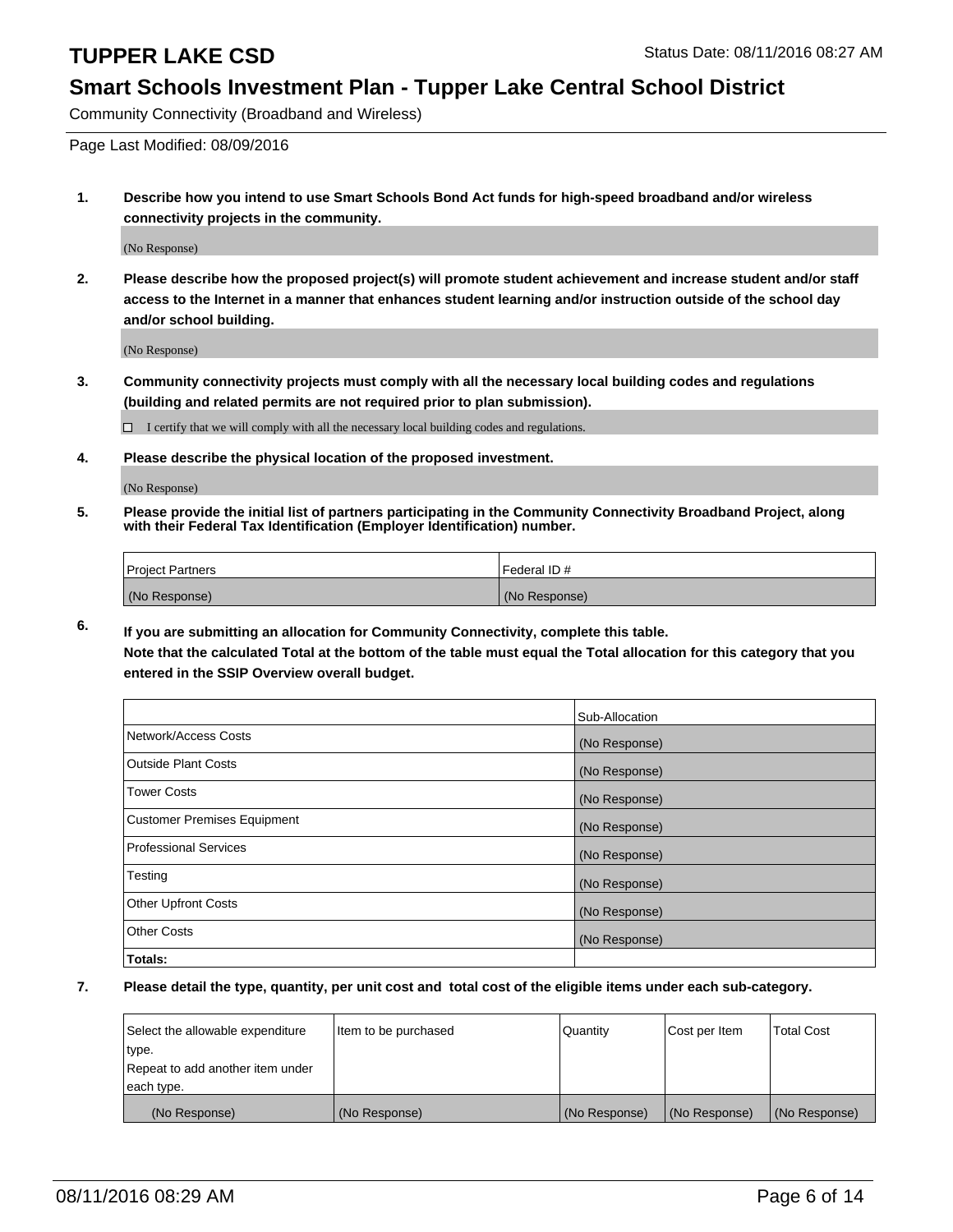#### **Smart Schools Investment Plan - Tupper Lake Central School District**

Classroom Learning Technology

Page Last Modified: 08/09/2016

**1. In order for students and faculty to receive the maximum benefit from the technology made available under the Smart Schools Bond Act, their school buildings must possess sufficient connectivity infrastructure to ensure that devices can be used during the school day. Smart Schools Investment Plans must demonstrate that sufficient infrastructure that meets the Federal Communications Commission's 100 Mbps per 1,000 students standard currently exists in the buildings where new devices will be deployed, or is a planned use of a portion of Smart Schools Bond Act funds, or is under development through another funding source.**

**Smart Schools Bond Act funds used for technology infrastructure or classroom technology investments must increase the number of school buildings that meet or exceed the minimum speed standard of 100 Mbps per 1,000 students and staff within 12 months. This standard may be met on either a contracted 24/7 firm service or a "burstable" capability. If the standard is met under the burstable criteria, it must be:**

**1. Specifically codified in a service contract with a provider, and**

**2. Guaranteed to be available to all students and devices as needed, particularly during periods of high demand, such as computer-based testing (CBT) periods.**

**Please describe how your district already meets or is planning to meet this standard within 12 months of plan submission.**

(No Response)

- **1a. If a district believes that it will be impossible to meet this standard within 12 months, it may apply for a waiver of this requirement, as described on the Smart Schools website. The waiver must be filed and approved by SED prior to submitting this survey.**
	- $\Box$  By checking this box, you are certifying that the school district has an approved waiver of this requirement on file with the New York State Education Department.
- **2. Connectivity Speed Calculator (Required)**

|                         | INumber of<br>Students | Multiply by<br>100 Kbps | Ito Convert to<br>Reauired<br>Speed in Mb | Divide by 1000 Current Speed Expected<br>lin Mb | Speed to be<br>Attained Within   Required<br>12 Months | <b>Expected Date</b><br>l When<br>Speed Will be<br>Met |
|-------------------------|------------------------|-------------------------|-------------------------------------------|-------------------------------------------------|--------------------------------------------------------|--------------------------------------------------------|
| <b>Calculated Speed</b> | (No<br>Response)       | (No Response)           | (No<br>Response)                          | (No<br>Response)                                | l (No<br>Response)                                     | (No<br>Response)                                       |

**3. If the district wishes to have students and staff access the Internet from wireless devices within the school building, or in close proximity to it, it must first ensure that it has a robust Wi-Fi network in place that has sufficient bandwidth to meet user demand.**

**Please describe how you have quantified this demand and how you plan to meet this demand.**

(No Response)

**4. All New York State public school districts are required to complete and submit an Instructional Technology Plan survey to the New York State Education Department in compliance with Section 753 of the Education Law and per Part 100.12 of the Commissioner's Regulations.**

**Districts that include educational technology purchases as part of their Smart Schools Investment Plan must have a submitted and approved Instructional Technology Plan survey on file with the New York State Education Department.**

By checking this box, you are certifying that the school district has an approved Instructional Technology Plan survey on file with the New York State Education Department.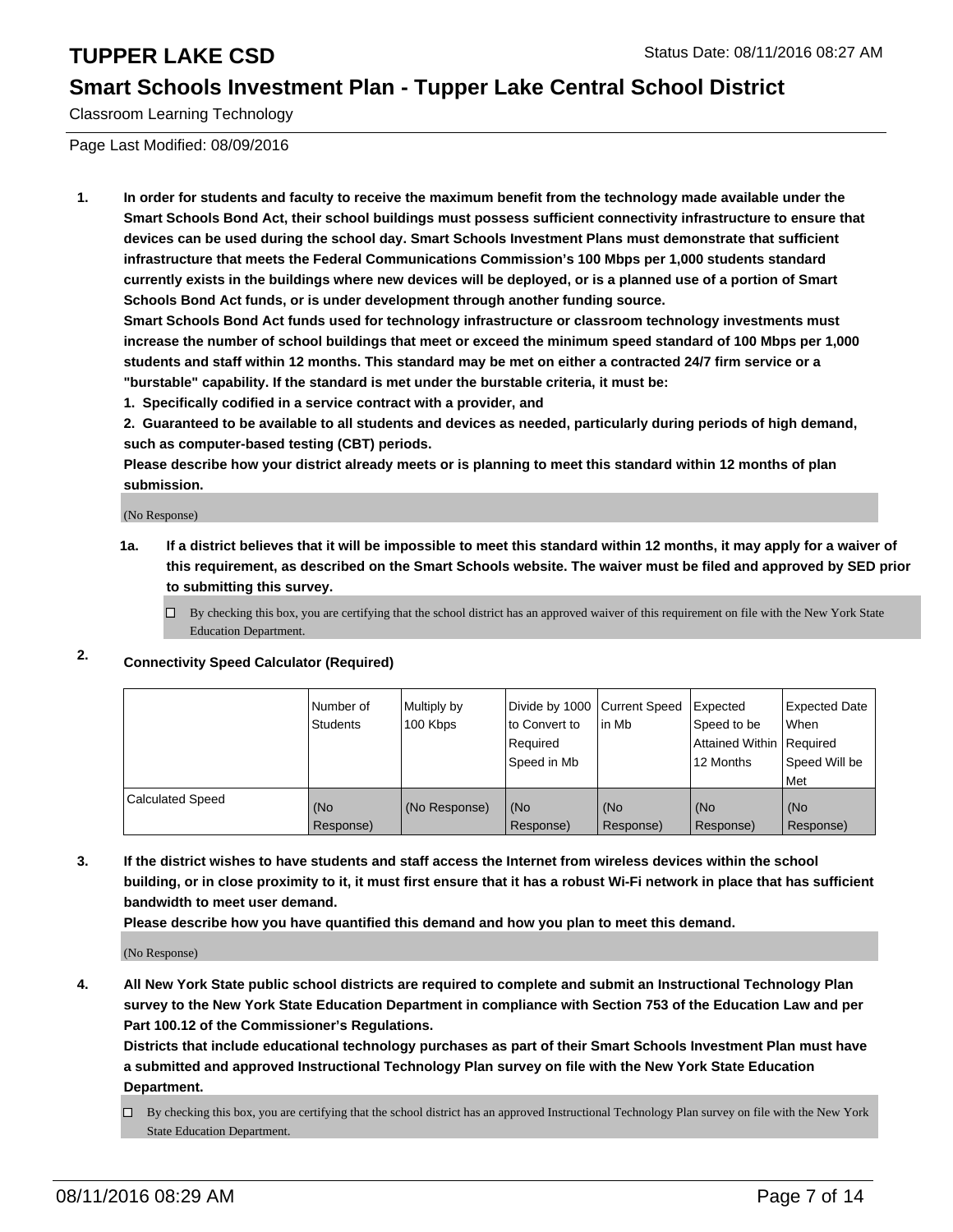#### **Smart Schools Investment Plan - Tupper Lake Central School District**

Classroom Learning Technology

Page Last Modified: 08/09/2016

**5. Describe the devices you intend to purchase and their compatibility with existing or planned platforms or systems. Specifically address the adequacy of each facility's electrical, HVAC and other infrastructure necessary to install and support the operation of the planned technology.**

(No Response)

- **6. Describe how the proposed technology purchases will:**
	- **> enhance differentiated instruction;**
	- **> expand student learning inside and outside the classroom;**
	- **> benefit students with disabilities and English language learners; and**
	- **> contribute to the reduction of other learning gaps that have been identified within the district.**

**The expectation is that districts will place a priority on addressing the needs of students who struggle to succeed in a rigorous curriculum. Responses in this section should specifically address this concern and align with the district's Instructional Technology Plan (in particular Question 2 of E. Curriculum and Instruction: "Does the district's instructional technology plan address the needs of students with disabilities to ensure equitable access to instruction, materials and assessments?" and Question 3 of the same section: "Does the district's instructional technology plan address the provision of assistive technology specifically for students with disabilities to ensure access to and participation in the general curriculum?"**

(No Response)

**7. Where appropriate, describe how the proposed technology purchases will enhance ongoing communication with parents and other stakeholders and help the district facilitate technology-based regional partnerships, including distance learning and other efforts.**

(No Response)

**8. Describe the district's plan to provide professional development to ensure that administrators, teachers and staff can employ the technology purchased to enhance instruction successfully.**

**Note: This response should be aligned and expanded upon in accordance with your district's response to Question 1 of F. Professional Development of your Instructional Technology Plan: "Please provide a summary of professional development offered to teachers and staff, for the time period covered by this plan, to support technology to enhance teaching and learning. Please include topics, audience and method of delivery within your summary."**

(No Response)

- **9. Districts must contact the SUNY/CUNY teacher preparation program that supplies the largest number of the district's new teachers to request advice on innovative uses and best practices at the intersection of pedagogy and educational technology.**
	- $\Box$  By checking this box, you certify that you have contacted the SUNY/CUNY teacher preparation program that supplies the largest number of your new teachers to request advice on these issues.
	- **9a. Please enter the name of the SUNY or CUNY Institution that you contacted.**

(No Response)

**9b. Enter the primary Institution phone number.**

(No Response)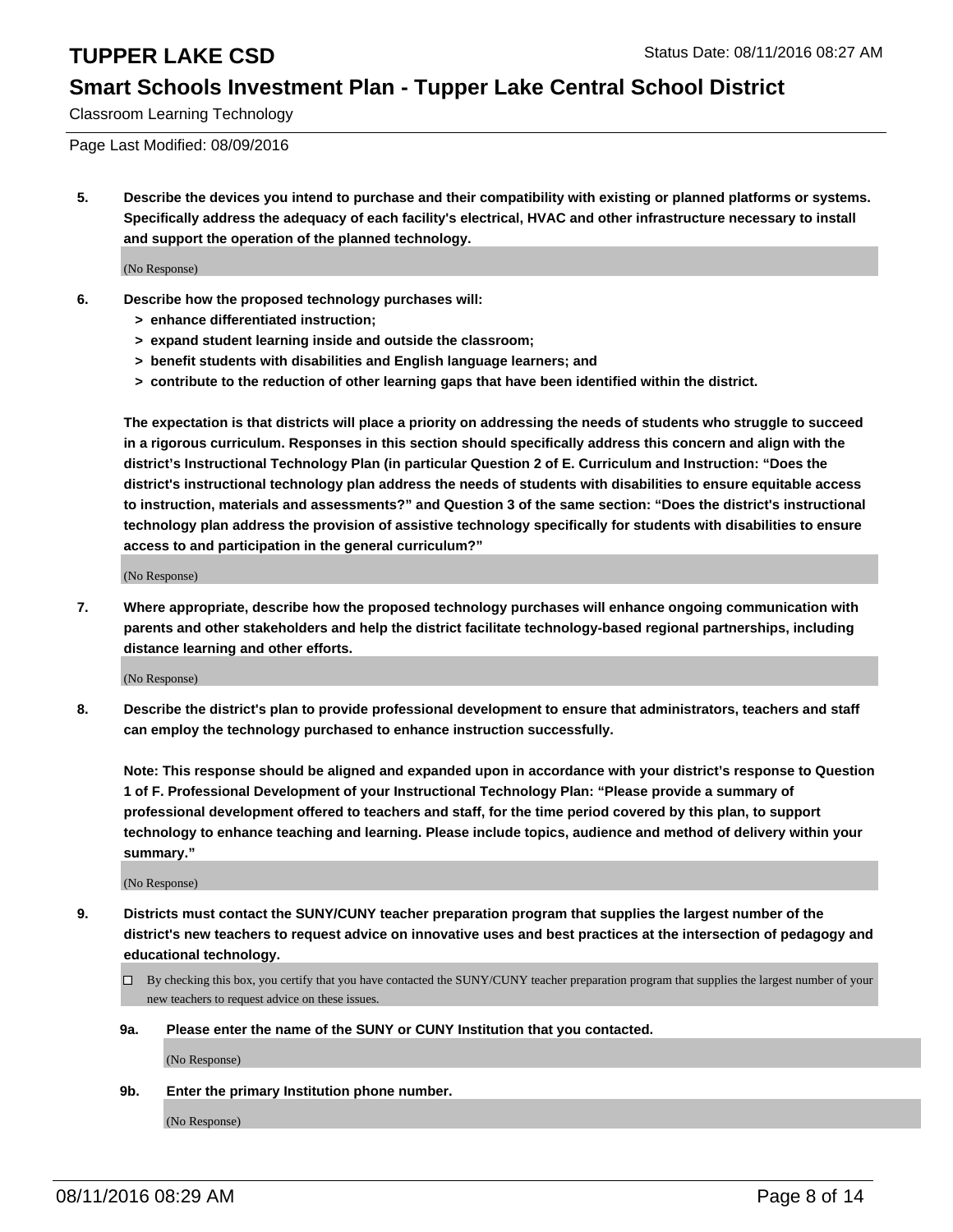#### **Smart Schools Investment Plan - Tupper Lake Central School District**

Classroom Learning Technology

Page Last Modified: 08/09/2016

**9c. Enter the name of the contact person with whom you consulted and/or will be collaborating with on innovative uses of technology and best practices.**

(No Response)

**10. A district whose Smart Schools Investment Plan proposes the purchase of technology devices and other hardware must account for nonpublic schools in the district.**

**Are there nonpublic schools within your school district?**

□ Yes

 $\hfill \square$  No

**11. Nonpublic Classroom Technology Loan Calculator**

**The Smart Schools Bond Act provides that any Classroom Learning Technology purchases made using Smart Schools funds shall be lent, upon request, to nonpublic schools in the district. However, no school district shall be required to loan technology in amounts greater than the total obtained and spent on technology pursuant to the Smart Schools Bond Act and the value of such loan may not exceed the total of \$250 multiplied by the nonpublic school enrollment in the base year at the time of enactment. See:**

**http://www.p12.nysed.gov/mgtserv/smart\_schools/docs/Smart\_Schools\_Bond\_Act\_Guidance\_04.27.15\_Final.pdf.**

|                                         | 1. Classroom<br>Technology | 2. Public<br><b>Enrollment</b> | 3. Nonpublic<br>Enrollment | l 4. Sum of<br>l Public and                                                                   | 5. Total Per<br>Pupil Sub- | 6. Total<br>Nonpublic Loan |
|-----------------------------------------|----------------------------|--------------------------------|----------------------------|-----------------------------------------------------------------------------------------------|----------------------------|----------------------------|
|                                         | Sub-allocation             | $(2014 - 15)$                  | $(2014 - 15)$              | Nonpublic<br>Enrollment                                                                       | lallocation                | Amount                     |
| Calculated Nonpublic Loan<br>l Amount i |                            |                                |                            | (No Response)   (No Response)   (No Response)   (No Response)   (No Response)   (No Response) |                            |                            |

**12. To ensure the sustainability of technology purchases made with Smart Schools funds, districts must demonstrate a long-term plan to maintain and replace technology purchases supported by Smart Schools Bond Act funds. This sustainability plan shall demonstrate a district's capacity to support recurring costs of use that are ineligible for Smart Schools Bond Act funding such as device maintenance, technical support, Internet and wireless fees, maintenance of hotspots, staff professional development, building maintenance and the replacement of incidental items. Further, such a sustainability plan shall include a long-term plan for the replacement of purchased devices and equipment at the end of their useful life with other funding sources.**

 $\square$  By checking this box, you certify that the district has a sustainability plan as described above.

**13. Districts must ensure that devices purchased with Smart Schools Bond funds will be distributed, prepared for use, maintained and supported appropriately. Districts must maintain detailed device inventories in accordance with generally accepted accounting principles.**

 $\Box$  By checking this box, you certify that the district has a distribution and inventory management plan and system in place.

**14. If you are submitting an allocation for Classroom Learning Technology complete this table. Note that the calculated Total at the bottom of the table must equal the Total allocation for this category that you entered in the SSIP Overview overall budget.**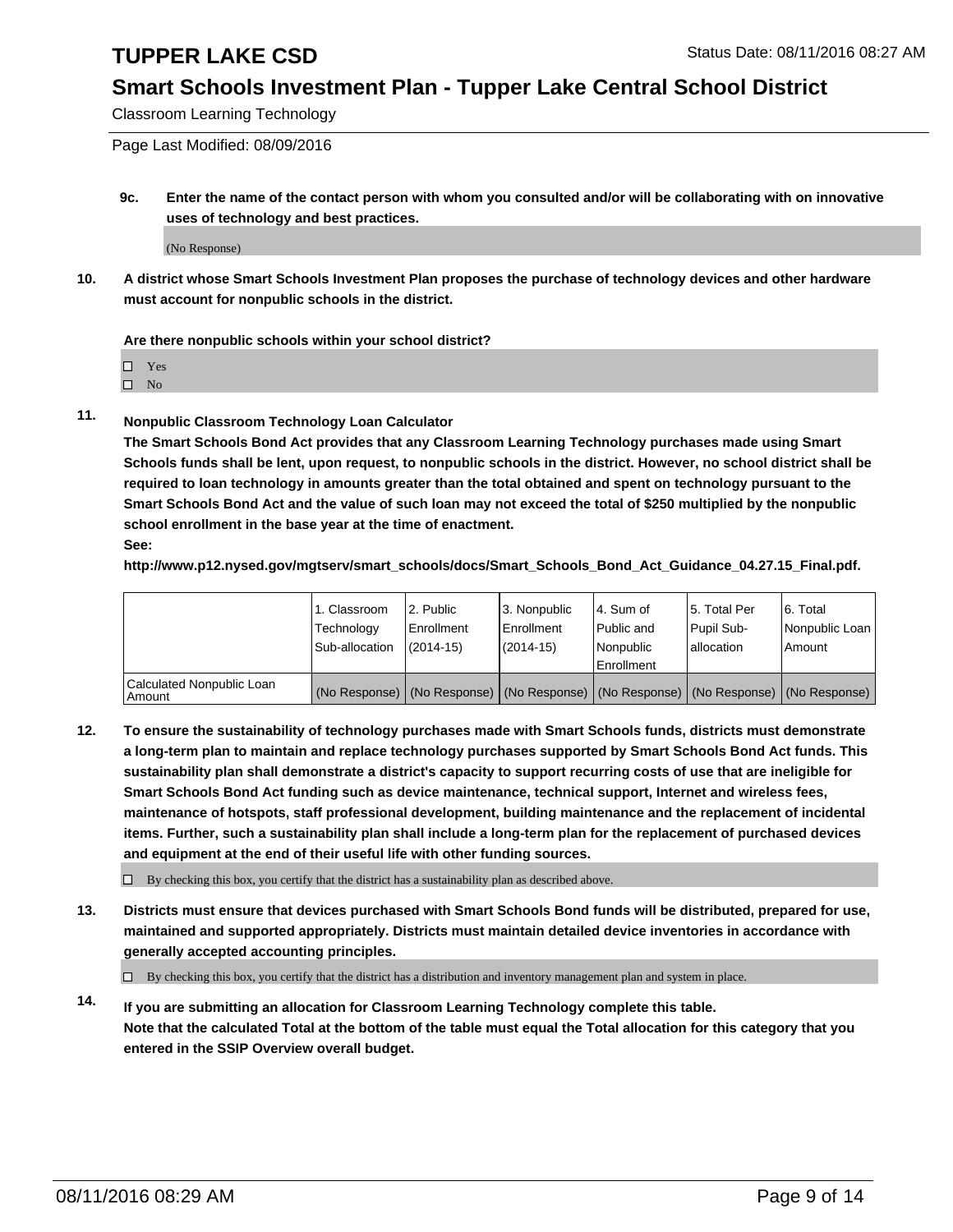## **Smart Schools Investment Plan - Tupper Lake Central School District**

Classroom Learning Technology

Page Last Modified: 08/09/2016

|                          | Sub-Allocation |
|--------------------------|----------------|
| Interactive Whiteboards  | (No Response)  |
| <b>Computer Servers</b>  | (No Response)  |
| <b>Desktop Computers</b> | (No Response)  |
| <b>Laptop Computers</b>  | (No Response)  |
| <b>Tablet Computers</b>  | (No Response)  |
| <b>Other Costs</b>       | (No Response)  |
| Totals:                  |                |

| Select the allowable expenditure | Iltem to be Purchased | Quantity      | Cost per Item | <b>Total Cost</b> |
|----------------------------------|-----------------------|---------------|---------------|-------------------|
| type.                            |                       |               |               |                   |
| Repeat to add another item under |                       |               |               |                   |
| each type.                       |                       |               |               |                   |
| (No Response)                    | (No Response)         | (No Response) | (No Response) | (No Response)     |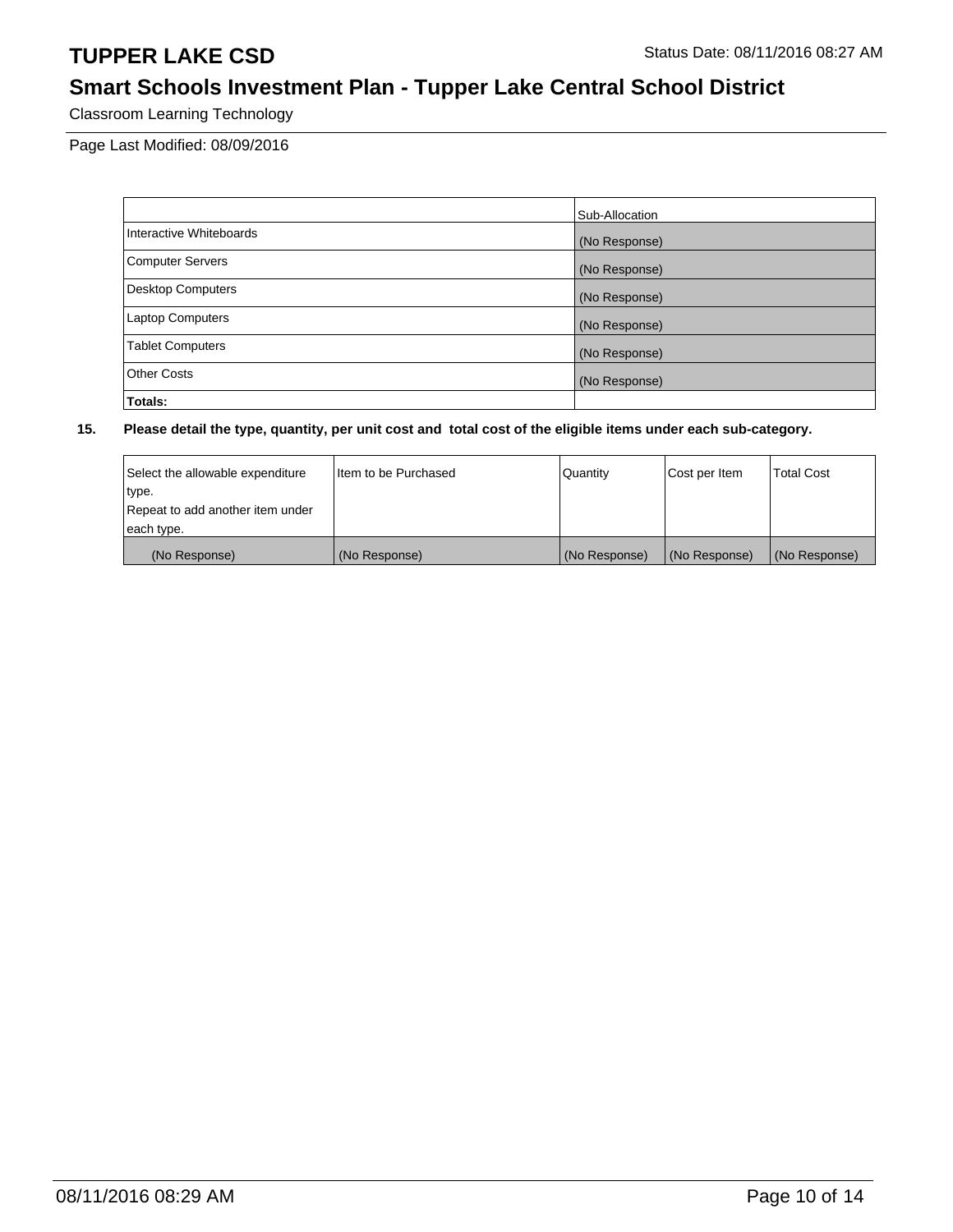#### **Smart Schools Investment Plan - Tupper Lake Central School District**

Pre-Kindergarten Classrooms

Page Last Modified: 08/09/2016

**1. Provide information regarding how and where the district is currently serving pre-kindergarten students and justify the need for additional space with enrollment projections over 3 years.**

(No Response)

- **2. Describe the district's plan to construct, enhance or modernize education facilities to accommodate prekindergarten programs. Such plans must include:**
	- **Specific descriptions of what the district intends to do to each space;**
	- **An affirmation that pre-kindergarten classrooms will contain a minimum of 900 square feet per classroom;**
	- **The number of classrooms involved;**
	- **The approximate construction costs per classroom; and**
	- **Confirmation that the space is district-owned or has a long-term lease that exceeds the probable useful life of the improvements.**

(No Response)

**3. Smart Schools Bond Act funds may only be used for capital construction costs. Describe the type and amount of additional funds that will be required to support ineligible ongoing costs (e.g. instruction, supplies) associated with any additional pre-kindergarten classrooms that the district plans to add.**

(No Response)

**4. All plans and specifications for the erection, repair, enlargement or remodeling of school buildings in any public school district in the State must be reviewed and approved by the Commissioner. Districts that plan capital projects using their Smart Schools Bond Act funds will undergo a Preliminary Review Process by the Office of Facilities Planning.**

| Project Number |  |
|----------------|--|
| (No Response)  |  |

**5. If you have made an allocation for Pre-Kindergarten Classrooms, complete this table.**

**Note that the calculated Total at the bottom of the table must equal the Total allocation for this category that you entered in the SSIP Overview overall budget.**

|                                          | Sub-Allocation |
|------------------------------------------|----------------|
| Construct Pre-K Classrooms               | (No Response)  |
| Enhance/Modernize Educational Facilities | (No Response)  |
| <b>Other Costs</b>                       | (No Response)  |
| Totals:                                  |                |

| Select the allowable expenditure | litem to be purchased | Quantity      | Cost per Item | <b>Total Cost</b> |
|----------------------------------|-----------------------|---------------|---------------|-------------------|
| type.                            |                       |               |               |                   |
| Repeat to add another item under |                       |               |               |                   |
| each type.                       |                       |               |               |                   |
| (No Response)                    | (No Response)         | (No Response) | (No Response) | (No Response)     |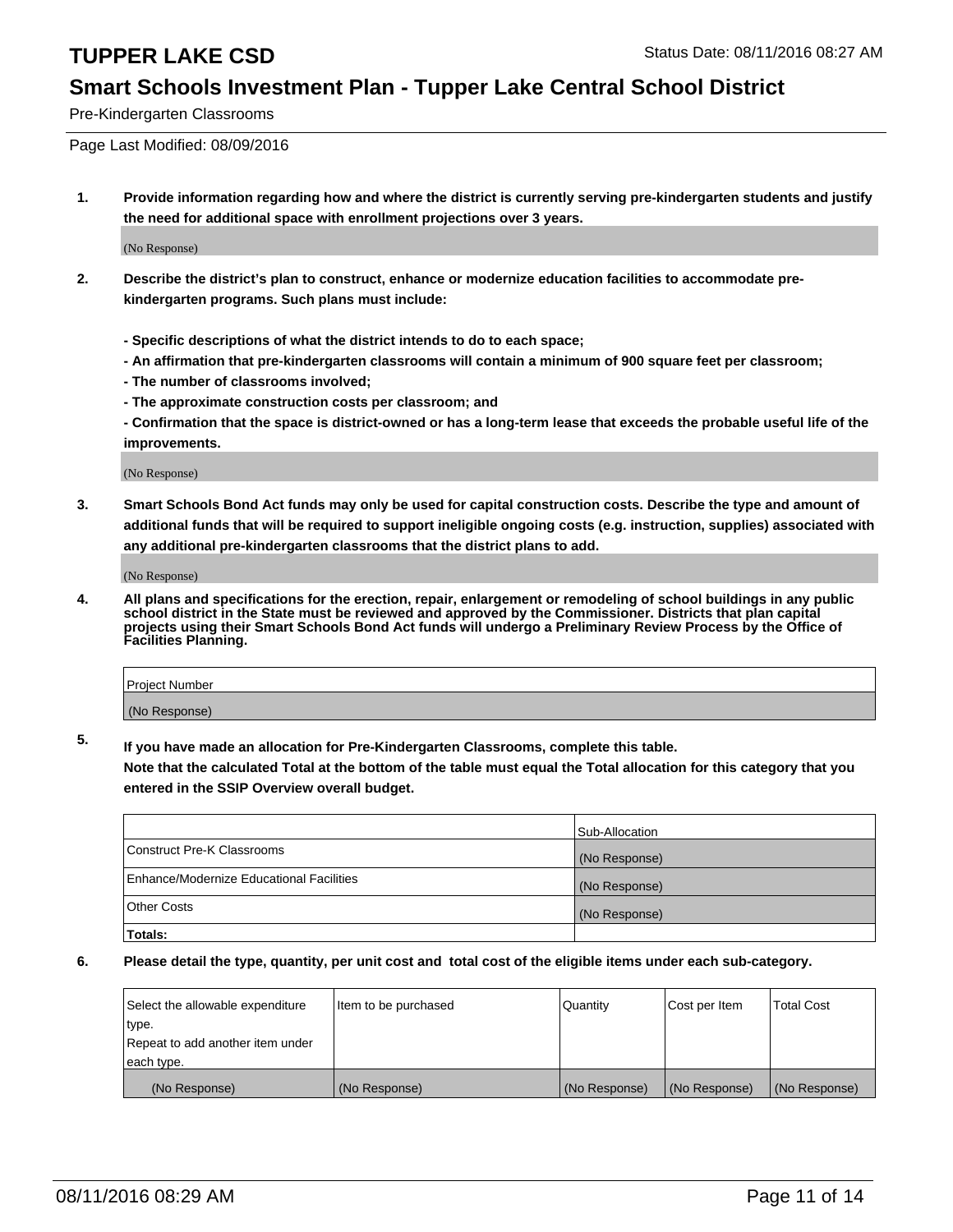#### **Smart Schools Investment Plan - Tupper Lake Central School District**

Replace Transportable Classrooms

Page Last Modified: 08/09/2016

**1. Describe the district's plan to construct, enhance or modernize education facilities to provide high-quality instructional space by replacing transportable classrooms.**

(No Response)

**2. All plans and specifications for the erection, repair, enlargement or remodeling of school buildings in any public school district in the State must be reviewed and approved by the Commissioner. Districts that plan capital projects using their Smart Schools Bond Act funds will undergo a Preliminary Review Process by the Office of Facilities Planning.**

| <b>Project Number</b> |  |
|-----------------------|--|
| (No Response)         |  |

**3. For large projects that seek to blend Smart Schools Bond Act dollars with other funds, please note that Smart Schools Bond Act funds can be allocated on a pro rata basis depending on the number of new classrooms built that directly replace transportable classroom units.**

**If a district seeks to blend Smart Schools Bond Act dollars with other funds describe below what other funds are being used and what portion of the money will be Smart Schools Bond Act funds.**

(No Response)

**4. If you have made an allocation for Replace Transportable Classrooms, complete this table. Note that the calculated Total at the bottom of the table must equal the Total allocation for this category that you entered in the SSIP Overview overall budget.**

|                                                | Sub-Allocation |
|------------------------------------------------|----------------|
| Construct New Instructional Space              | (No Response)  |
| Enhance/Modernize Existing Instructional Space | (No Response)  |
| Other Costs                                    | (No Response)  |
| Totals:                                        |                |

| Select the allowable expenditure | Item to be purchased | Quantity      | Cost per Item | <b>Total Cost</b> |
|----------------------------------|----------------------|---------------|---------------|-------------------|
| type.                            |                      |               |               |                   |
| Repeat to add another item under |                      |               |               |                   |
| each type.                       |                      |               |               |                   |
| (No Response)                    | (No Response)        | (No Response) | (No Response) | (No Response)     |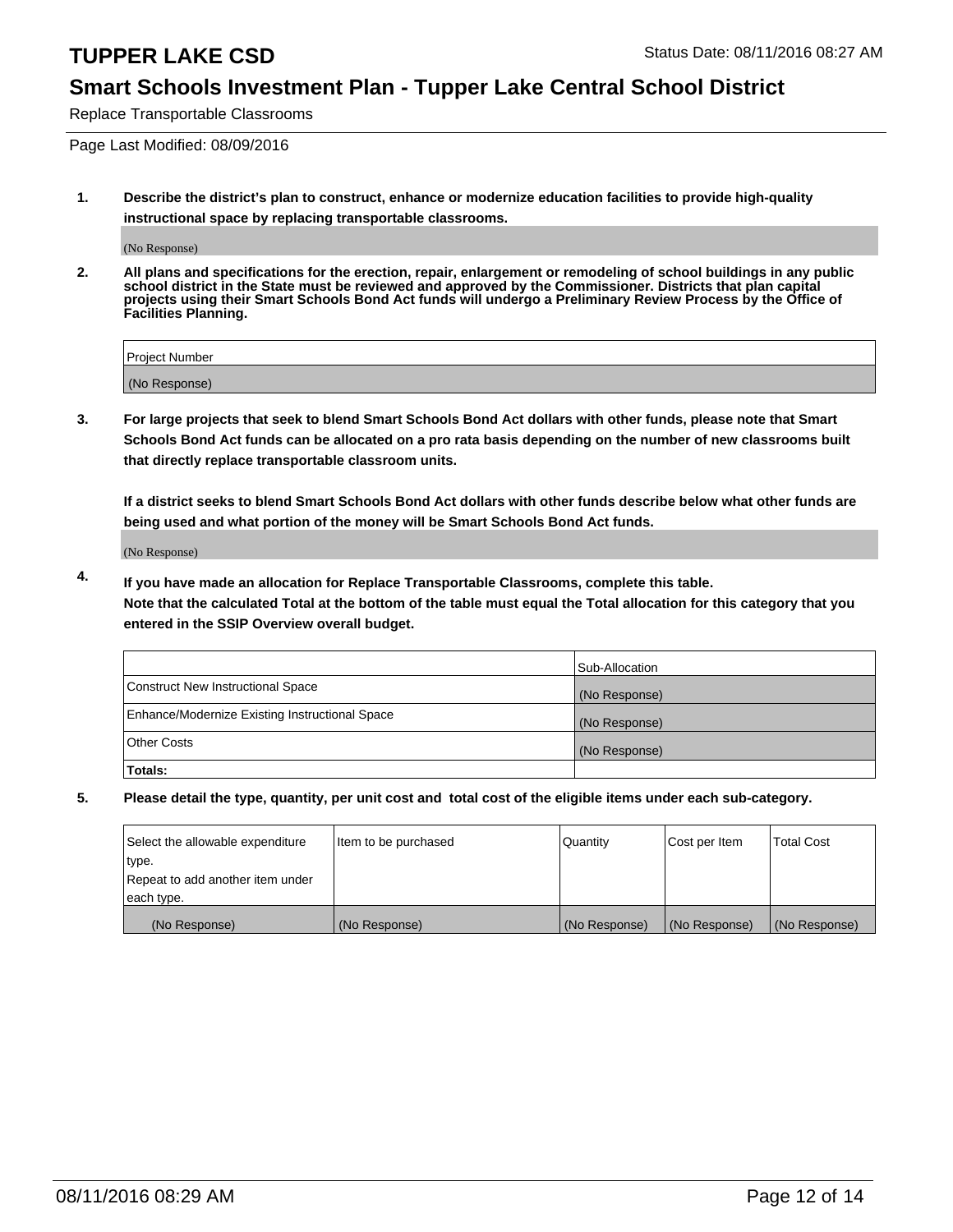#### **Smart Schools Investment Plan - Tupper Lake Central School District**

High-Tech Security Features

Page Last Modified: 08/09/2016

**1. Describe how you intend to use Smart Schools Bond Act funds to install high-tech security features in school buildings and on school campuses.**

(No Response)

**2. All plans and specifications for the erection, repair, enlargement or remodeling of school buildings in any public school district in the State must be reviewed and approved by the Commissioner. Districts that plan capital projects using their Smart Schools Bond Act funds will undergo a Preliminary Review Process by the Office of Facilities Planning.** 

| Proiect Number |  |
|----------------|--|
| (No Response)  |  |

**3. Was your project deemed eligible for streamlined Review?**

| ш | Yes |  |
|---|-----|--|
| ш | Nο  |  |

**4. Include the name and license number of the architect or engineer of record.**

| Name          | License Number |
|---------------|----------------|
| (No Response) | (No Response)  |

**5. If you have made an allocation for High-Tech Security Features, complete this table.**

**Note that the calculated Total at the bottom of the table must equal the Total allocation for this category that you entered in the SSIP Overview overall budget.**

|                                                      | Sub-Allocation |
|------------------------------------------------------|----------------|
| Capital-Intensive Security Project (Standard Review) | (No Response)  |
| <b>Electronic Security System</b>                    | (No Response)  |
| <b>Entry Control System</b>                          | (No Response)  |
| Approved Door Hardening Project                      | (No Response)  |
| <b>Other Costs</b>                                   | (No Response)  |
| Totals:                                              |                |

| Select the allowable expenditure | Item to be purchased | Quantity      | Cost per Item | <b>Total Cost</b> |
|----------------------------------|----------------------|---------------|---------------|-------------------|
| type.                            |                      |               |               |                   |
| Repeat to add another item under |                      |               |               |                   |
| each type.                       |                      |               |               |                   |
| (No Response)                    | (No Response)        | (No Response) | (No Response) | (No Response)     |